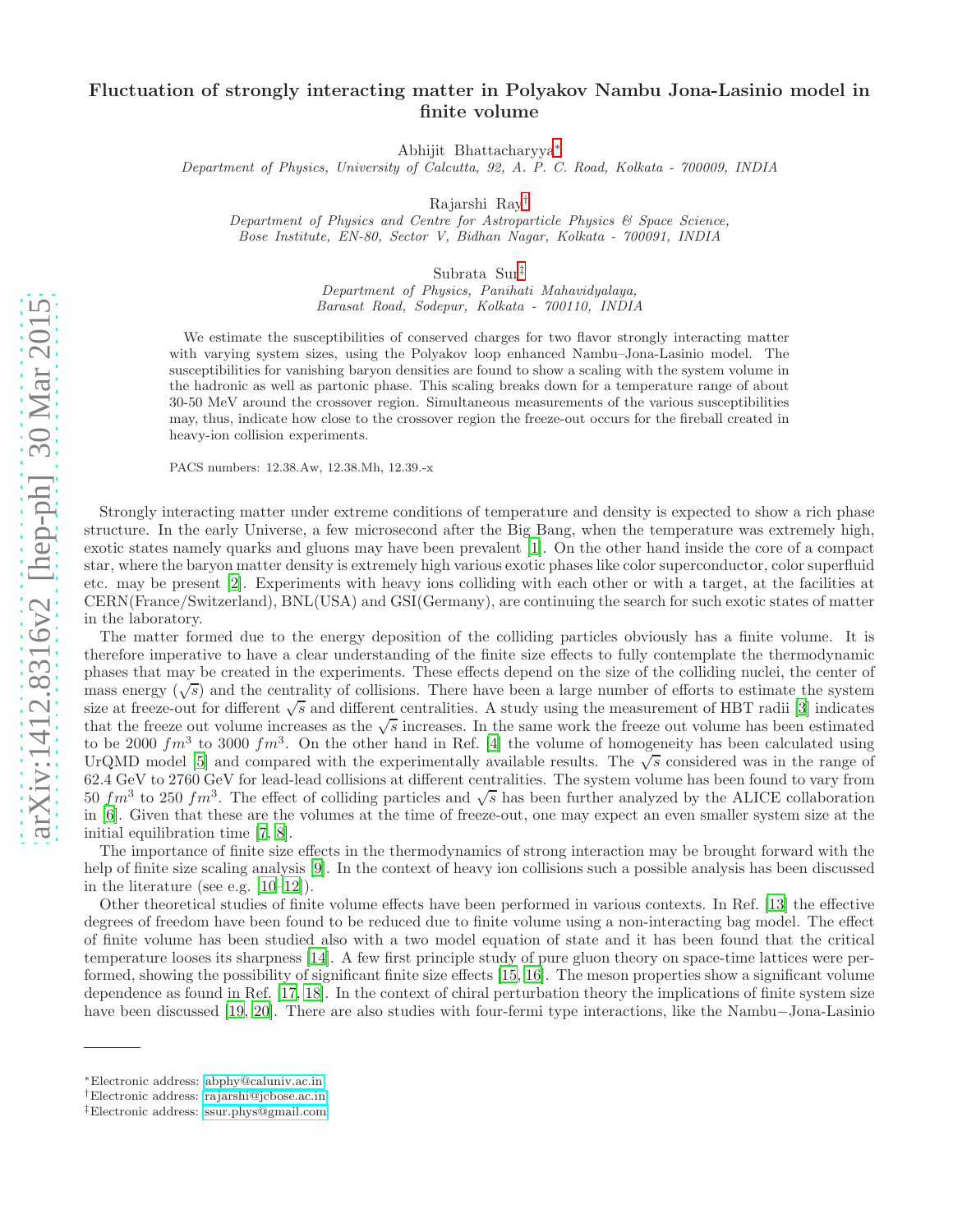(NJL) [\[21\]](#page-5-10) models [\[10,](#page-5-0) [22,](#page-5-11) [23\]](#page-5-12), linear sigma models [\[11](#page-5-13), [24](#page-5-14), [25\]](#page-5-15) and Gross-Neveu models [\[26](#page-5-16)]. While in Ref. [\[24](#page-5-14)] the scaling behavior of chiral phase transition for finite and infinite volumes has been studied, the character of phase diagram has been studied in Ref. [\[10,](#page-5-0) [11](#page-5-13), [25,](#page-5-15) [26](#page-5-16)]. In refs. [\[22](#page-5-11)] and [\[23](#page-5-12)] the authors have studied the chiral properties as a function of the radius of a finite droplet of quark matter. The stability of such a droplet in the context of strangelet formation within the NJL model has been addressed in Ref. [\[27](#page-5-17)]. Size dependent effects of di-fermion states within 2-dimensional NJL model has been studied in Ref. [\[28\]](#page-5-18) and that of magnetic field is discussed in Ref. [\[29](#page-5-19)]. Recently in a 1+1 dimensional NJL model the induction of charged pion condensation phenomenon in dense baryonic matter due to finite volume effects have been studied in [\[30](#page-5-20)]. Recently some of us have studied the thermodynamic properties of strongly interacting matter in a finite volume using Polyakov-Nambu-Jona–Lasinio (PNJL) model [\[31\]](#page-5-21). It has been shown there that the critical temperature for the cross-over transition at zero baryon density decreases as the volume decreases. Furthermore at low volume the critical end point is pushed towards the higher  $\mu$  and lower T domain. At  $R = 2fm$ , it was found that the critical end point (CEP) vanishes and the whole phase diagram becomes a cross-over. The possible chiral symmetry restoration in a color confined state has also been discussed.

Though various thermodynamic properties have been studied to some extent in finite size systems, not much has been done to estimate the fluctuations occurring in finite volumes. On the lattice, the Polyakov loop susceptibility has been calculated for a finite volume [\[32\]](#page-5-22). A similar work has been done in the PNJL model using Monte Carlo simulation [\[33](#page-5-23)] and also in the quark-meson model using a renormalisation group approach [\[34\]](#page-5-24). Fluctuations of conserved quantum numbers are related to the respective susceptibilities via the fluctuation-dissipation theorem. For a 2-flavor strongly interacting system one has the quark number susceptibility (QNS) and isospin number susceptibility (INS) etc. These fluctuations are sensitive indicators of the transition from hadronic matter to partonic state. Also the existence of the CEP may be signalled by the diverging behavior of fluctuations. Here we report our calculations of quark and isospin number susceptibilities of strongly interacting matter using PNJL model up to sixth order. The report is organized as follows. First we give a very brief description of the PNJL model and the necessary methodology. Thereafter we present the results for the various susceptibilities. Finally we summarize and conclude.

The PNJL model used here is based on a series of works [\[21](#page-5-10), [31,](#page-5-21) [35](#page-5-25)[–47\]](#page-5-26). For some recent progress in this model see e.g. [\[44,](#page-5-27) [48](#page-5-28)[–57\]](#page-5-29). For a detailed overview see e.g. [\[58](#page-5-30)] and references therein. The PNJL model for 2 flavors is described by the Lagrangian,

$$
\mathcal{L} = \sum_{f=u,d} \bar{\psi}_f \gamma_\mu i D^\mu \psi_f - \sum_f m_f \bar{\psi}_f \psi_f + \sum_f \mu_f \gamma_0 \bar{\psi}_f \psi_f + \frac{g_S}{2} \sum_{a=1,2,3} [(\bar{\psi}_f a_\psi)^2 + (\bar{\psi}_f \gamma_5 \tau^a \psi)^2] - \mathcal{U}'(\Phi[A], \bar{\Phi}[A], T)
$$
\n(1)

where Polyakov loop potential  $\mathcal{U}'(\Phi[A], \bar{\Phi}[A], T)$  can be expressed as,

<span id="page-1-0"></span>
$$
\frac{\mathcal{U}'(\Phi[A], \bar{\Phi}[A], T)}{T^4} = \frac{\mathcal{U}(\Phi[A], \bar{\Phi}[A], T)}{T^4} - \kappa \ln(J[\Phi, \bar{\Phi}])
$$
\n(2)

Here  $\mathcal{U}(\Phi, \bar{\Phi}, T)$  is a Landau-Ginsburg type potential as given in Ref. [\[38\]](#page-5-31),

$$
\frac{\mathcal{U}(\Phi, \bar{\Phi}, T)}{T^4} = -\frac{b_2(T)}{2} \bar{\Phi}\Phi - \frac{b_3}{6} (\Phi^3 + \bar{\Phi}^3) + \frac{b_4}{4} (\bar{\Phi}\Phi)^2,
$$
\n(3)

where

$$
b_2(T) = a_0 + a_1(\frac{T_0}{T}) + a_2(\frac{T_0}{T})^2 + a_3(\frac{T_0}{T})^3,
$$
\n<sup>(4)</sup>

 $b_3$  and  $b_4$  being constants. The second term in Eqn.[\(2\)](#page-1-0) is the Vandermonde term.

$$
J[\Phi, \bar{\Phi}] = (27/24\pi^2) \left[ 1 - 6\Phi \bar{\Phi} + 4(\Phi^3 + \bar{\Phi}^3) - 3(\Phi \bar{\Phi})^2 \right]
$$

The parameters  $a_i$ ,  $b_i$  were fitted from Lattice results of pure gauge theory. The set of values chosen here are,

$$
a_0 = 6.75, a_1 = -1.95, a_2 = 2.625, a_3 = -7.44, b_3 = 0.75, b_4 = 7.5, T_0 = 190 MeV, \kappa = 0.2
$$

To incorporate the effect of finite volume we use a non-zero low momentum cut-off  $p_{min} = \pi/R = \lambda$  where R is the lateral size of a cubic volume  $V = R^3$ . In principle one should sum over discrete momentum values but for simplification we integrate over continuous values of momentum. Also we neglect surface and curvature effects. Other parameters of the model were not modified.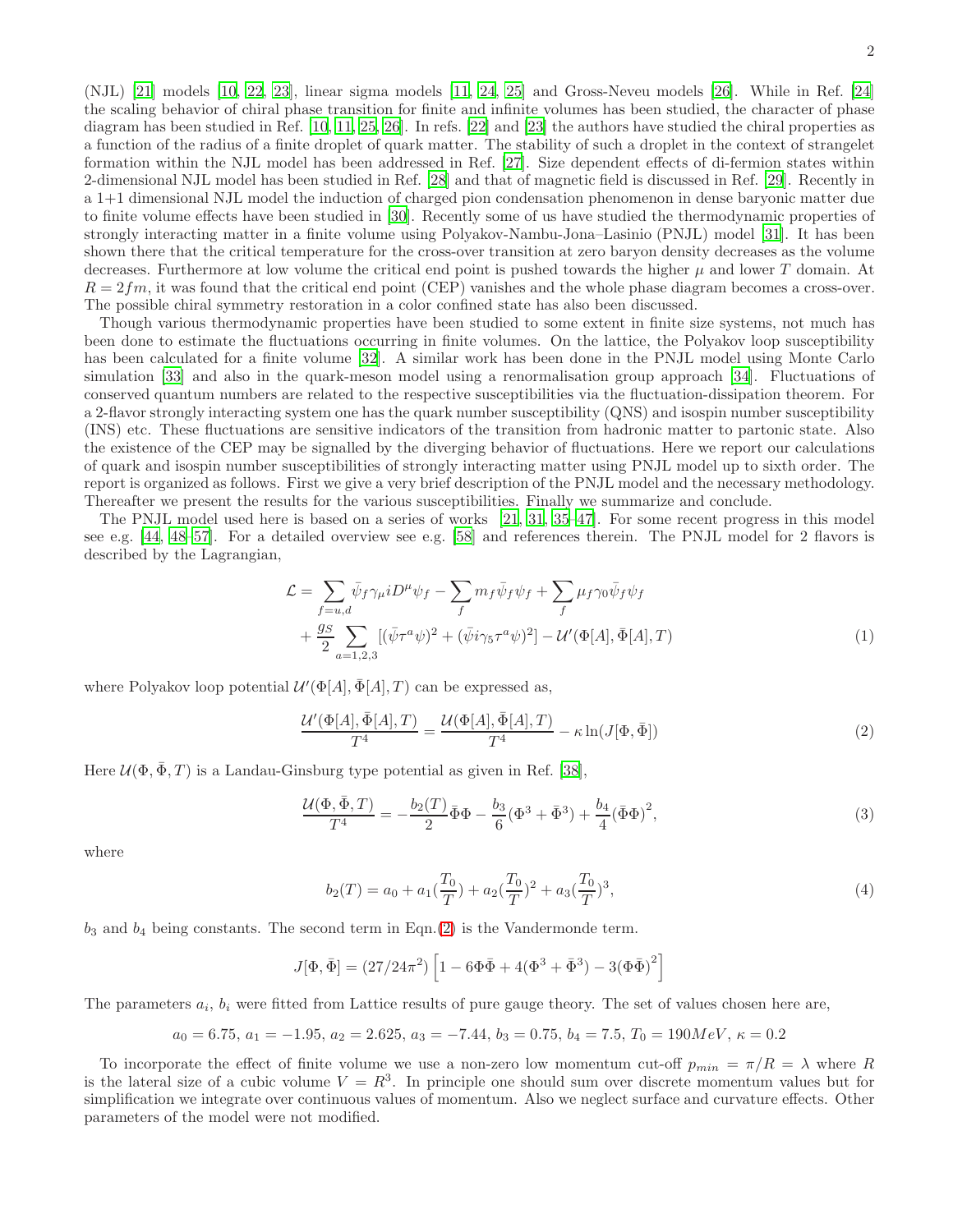We note here that in the NJL model discussions of using a lower momentum cut-off exists in the literature (see [\[59](#page-5-32), [60](#page-5-33)] and references therein). The motivation of introducing this IR cut-off there has been to mimic confining effects of strong interaction which helps to remove spurious poles in the quark loop diagrams so that unphysical decay of hadrons to quarks do not take place. Since in the PNJL model such unphysical decays are restricted due to the vanishing of the Polyakov loop for low temperatures [\[38](#page-5-31), [61](#page-5-34)] no IR cut-off is necessary in the PNJL model. However, for 2 flavour PNJL model, the unphysical decay does not completely vanish as pointed out in Ref. [\[62](#page-5-35)] where a very small but non-zero sigma meson decay is observed at low temperatures. On the other hand, for  $2+1$  flavour the  $\sigma$ -meson becomes a true bound state for small temperatures [\[63\]](#page-5-36).



<span id="page-2-0"></span>FIG. 1: (Color online) Variation of pressure with temperature for different system sizes.



<span id="page-2-1"></span>FIG. 2: (Color online) Variation of quark number susceptibilities with temperature for different system sizes.

Our starting point is the thermodynamic potential given by,

$$
\Omega = \mathcal{U}'[\Phi, \bar{\Phi}, T] + 2g_S \sum_{f=u,d} \sigma_f^2 - 6 \sum_f \int_{\lambda}^{\Lambda} \frac{d^3 p}{(2\pi)^3} E_{p_f} \Theta(\Lambda - |\vec{p}|)
$$
  
- 2 $\sum_f T \int_{\lambda}^{\infty} \frac{d^3 p}{(2\pi)^3} \ln \left[ 1 + 3(\Phi + \bar{\Phi} \exp(\frac{-(E_{p_f} - \mu_f)}{T})) \exp(\frac{-(E_{p_f} - \mu_f)}{T}) + \exp(\frac{-3(E_{p_f} - \mu_f)}{T}) \right]$   
- 2 $\sum_f T \int_{\lambda}^{\infty} \frac{d^3 p}{(2\pi)^3} \ln \left[ 1 + 3(\bar{\Phi} + \Phi \exp(\frac{-(E_{p_f} + \mu_f)}{T})) \exp(\frac{-(E_{p_f} + \mu_f)}{T}) + \exp(\frac{-3(E_{p_f} + \mu_f)}{T}) \right]$  (5)

where  $E_{p_f} = \sqrt{p^2 + M_f^2}$  is the single quasi-particle energy. In the above expression  $\sigma_f$  is given as

$$
\sigma_f = \langle \bar{\psi}_f \psi_f \rangle = -\frac{3M_f}{\pi^2} \int_{\lambda}^{\Lambda} \frac{p^2}{\sqrt{p^2 + {M_f}^2}} dp,\tag{6}
$$

We first obtain the mean fields  $\sigma$ ,  $\Phi$  and  $\bar{\Phi}$  from the extremization conditions:  $\frac{\partial \Omega}{\partial \sigma} = 0$ ,  $\frac{\partial \Omega}{\partial \Phi} = 0$ . The field values so obtained are then put back into  $\Omega$  to obtain the thermodynamic potential, which is then used to obtain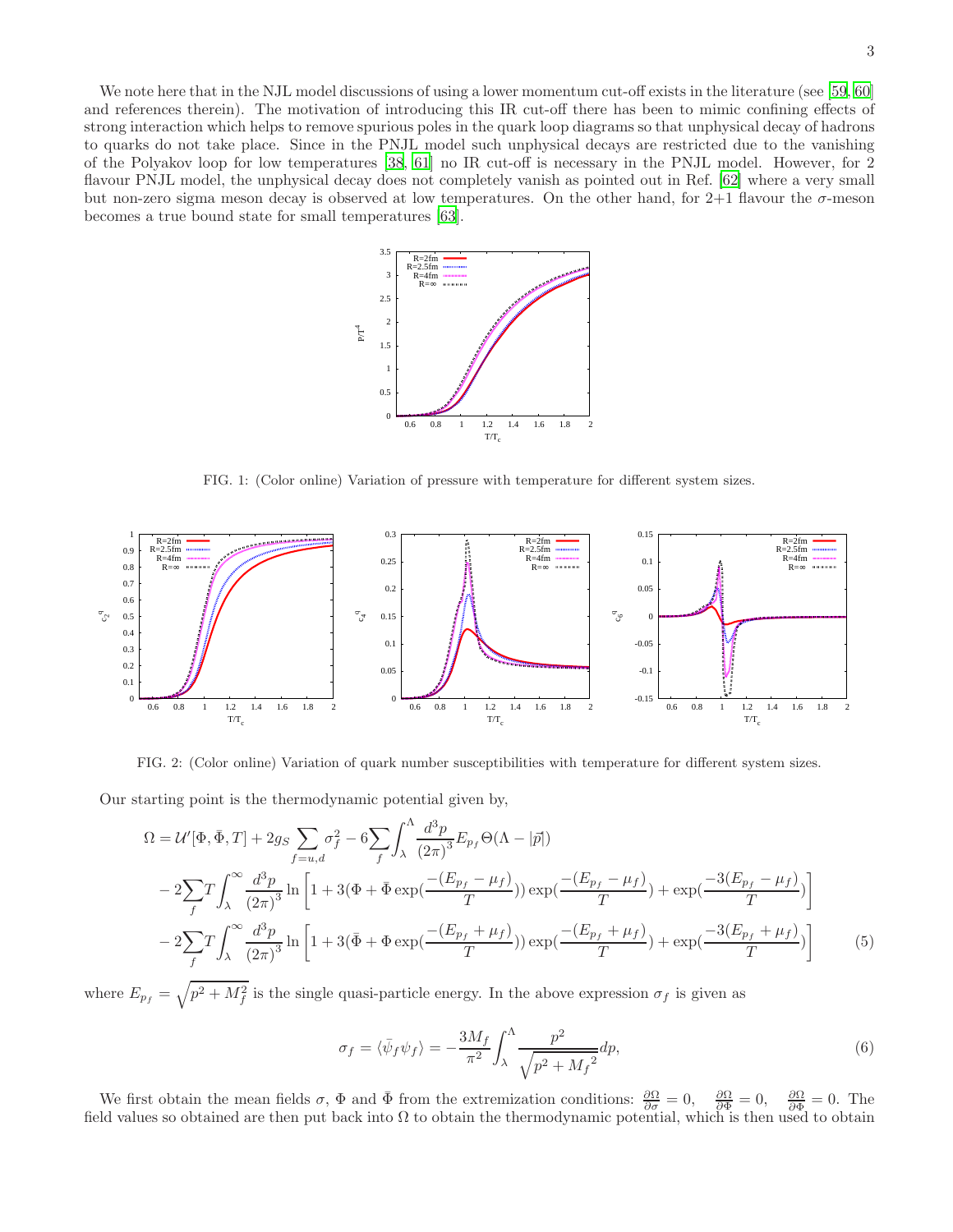various thermodynamic quantities. Some of which have been reported by us in Ref. [\[31](#page-5-21)]. For example, the pressure in the finite volume system is given by,

$$
P(T, \mu_q, \mu_I) = -\frac{\partial (\Omega(T, \mu_q, \mu_I)V)}{\partial V} \tag{7}
$$

where T is the temperature and  $\mu_q$  and  $\mu_I$  are the quark and isospin chemical potentials respectively. The variation of scaled pressure with  $T/T_c$  is shown in figure [1.](#page-2-0) The critical temperature  $T_c$  is dependent on the system size. We have considered different system sizes corresponding to  $R = 2 fm$ ,  $R = 2.5 fm$ ,  $R = 4 fm$  and infinite volume. The corresponding values of  $T_c$  are 167 MeV, 171 MeV, 183 MeV and 186 MeV respectively.



<span id="page-3-0"></span>FIG. 3: (Color online) Variation of isospin number susceptibilities with temperature for different system sizes.

We now discuss the various susceptibilities of quark number and iso-spin number. These are defined as,

$$
c_n(T) = \frac{1}{n!} \frac{\partial^n \left( \Omega(T, \mu_q, \mu_I) / T^4 \right)}{\partial \left( \frac{\mu_X}{T} \right)^n} \Big|_{\mu_X = 0} \quad . \tag{8}
$$

where  $\mu_X = \mu_q$  or  $\mu_I$ . For an expansion around  $\mu_X = 0$ , the odd order terms vanish due to CP symmetry. Many of these susceptibilities have been measured for infinite volume systems in first principle QCD calculations on the lattice [\[64](#page-5-37)[–72\]](#page-6-0) as well as hard thermal loop calculations [\[73–](#page-6-1)[82\]](#page-6-2). At the same time various QCD inspired models have also made suitable estimates of these fluctuations for infinite systems (see e.g. [\[40](#page-5-38), [41,](#page-5-39) [58,](#page-5-30) [83](#page-6-3)[–93\]](#page-6-4)) Here we present the first computation of finite size effects on these fluctuations.

For each system volume considered, we have calculated  $\Omega$  at chemical potentials spaced by 0.1 MeV at a given temperature. These have been fitted it to an eighth order polynomial in  $\mu_X$  using the GNU plot program. We have chosen the maximum range of  $\mu_X$  to be 200 MeV. From the fit we have extracted the coefficients  $c_2$ ,  $c_4$  and  $c_6$ both for quark number and isospin number susceptibilities. This procedure has been repeated for different values of temperature.

The variation of quark number susceptibilities with  $T/T_c$  are shown in Fig. [\(2\)](#page-2-1). The general features for these susceptibilities in finite volumes are quite similar to that for infinite volume. However quantitatively we observe significant volume dependence. With increase in system size there is an enhancement of all the susceptibilities. For the isospin number susceptibilities shown in figure [3,](#page-3-0) we find almost identical behavior. It may be noted that the most significant finite size effects are seen in the higher order susceptibilities close to the cross-over region. Given that the detectors in QGP search experiments are expected to observe the system frozen close to the cross-over region, one may find an estimate of the system volume from the measurement of various higher order fluctuations.

Alternatively, it is important to realize that for a comparison of fluctuations calculated theoretically with that measured experimentally, one needs to be confident about the measured system volumes. Since measuring the system size is quite a difficult task in the experiments, and one usually resorts to consider ratios of fluctuations to eliminate the volume factor [\[66\]](#page-5-40). However this assumption is valid when interactions are small and the volume factor scales out. Therefore in the purely hadronic or partonic phases one may observe such a scaling of the fluctuations with system size. However, close to the cross-over region such an assumption may not hold as large scale fluctuations are dominant and the system deviates from a stable thermodynamic phase. Now that we have the actual calculations of system size effects we can easily check the how the ratio of fluctuations behave. For this purpose we present the ratios  $c_4/c_2$  (kurtosis) and  $c_6/c_4$  for both the quark number and isospin number susceptibilities. In this case we obviously need to plot the variation with temperature rather than with  $T/T_c$ . The variations are shown in Fig. [\(4\)](#page-4-9). We observe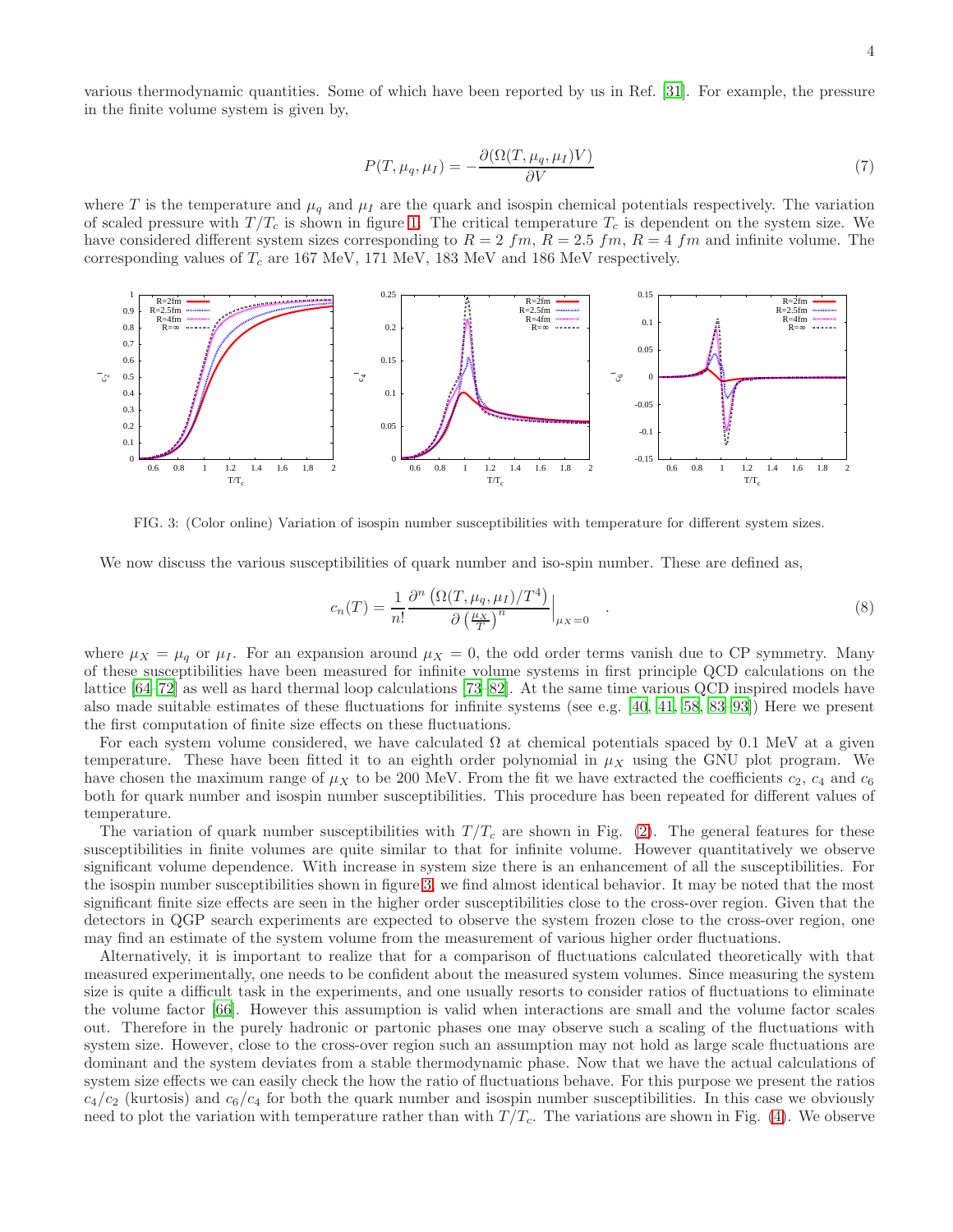

<span id="page-4-9"></span>FIG. 4: (Color online) Variation of ratios of fluctuations with temperature for different system sizes.

that for low and high temperatures the ratios of fluctuations show the expected scaling with the system volume, while in the cross-over region there is significant volume dependence. Thus if the system created in heavy-ion experiments freeze-out much below  $T_c$ , the ratios of different susceptibilities would show the corresponding values for the hadronic phase. The amount of deviation of these ratios from the hadronic phase results would indicate the closeness of the system to the cross-over region.

To summarize, we have studied the fluctuations of strongly interacting matter in a finite volume using the PNJL model. The susceptibilities in the quark number and isospin number are obtained up to sixth order for different system sizes. We find a significant volume dependence in these quantities, which may be useful in analyzing the experimental data and obtain the size of the fireball formed in the heavy-ion collision experiments. The volume dependence shows an expected scaling behavior in the hadronic and partonic phases. In the cross-over region the system size scaling breaks down and may be use to estimate the closeness of the created fireball to the cross-over region. Given that all our present analysis is at zero density the results are suitable for analyzing LHC data.

The work is funded by Department of Science and Technology (DST) (Government of India) and Alexander von Humboldt (AvH) foundation.

- <span id="page-4-0"></span>[1] E. W. Kolb and M. S. Turner, in The Early Universei, Front. Phys. 69, 1 (1990).
- <span id="page-4-1"></span>[2] K. Rajagopal and F. Wilczek, in At the frontier of particle physics, edited by M. Shifman, (World Scientific, Singapore, 2001). [\(arXiv:hep-ph/0011333\)](http://arxiv.org/abs/hep-ph/0011333).
- <span id="page-4-2"></span>[3] D. Adamova et. al., Phys. Rev. Lett. **90**, 022301 (2003).
- <span id="page-4-3"></span>G. Graef, M. Bleicher and Q. Li, Phys. Rev. C 85, 044901 (2012).
- <span id="page-4-4"></span>[5] S. Bass et. al., Prog. Part. Nucl. Phys. 41, 225 (1998); M. Bleicher et. al., J. Phys. G 25, 1859 (1999); H. Petersen, J. Steinheimer, G. Burau, M. Bleicher and H. Stöcker Phys. Rev. C 78, 044901 (2008).
- <span id="page-4-5"></span>[6] B. Abelev *et. al.* (ALICE Collaboration), Phys. Lett. B **739**, 139 (2014).
- <span id="page-4-6"></span>[7] P. Bozek and W. Broniowski, Phys. Lett. B 720, 250 (2013).
- <span id="page-4-7"></span>[8] A. Bzdak, B. Schenke, P. Tribedy and R. Venugopalan Phys. Rev. C 87, 064906 (2013).
- <span id="page-4-8"></span>[9] A. E. Ferdinand and M. E. Fisher, Phys. Rev. 185, 832 (1969); M. E. Fisher and M. N. Barber, Phys. Rev. Lett. 28, 1516 (1972); M. N. Barber, in Phase Transitions and Critical Phenomenon, edited by C. Domb and J. L. Lebowitz, (Academic Press), 8, 146 (1987); J. L. Cardy, *Scaling and Renormalization in Statistical Physics*, (Cambridge, New York, 1996); D. Amit, Field Theory, The Renormalization Group and Critical Phenomena, (World Scientific, Singapore, 2005).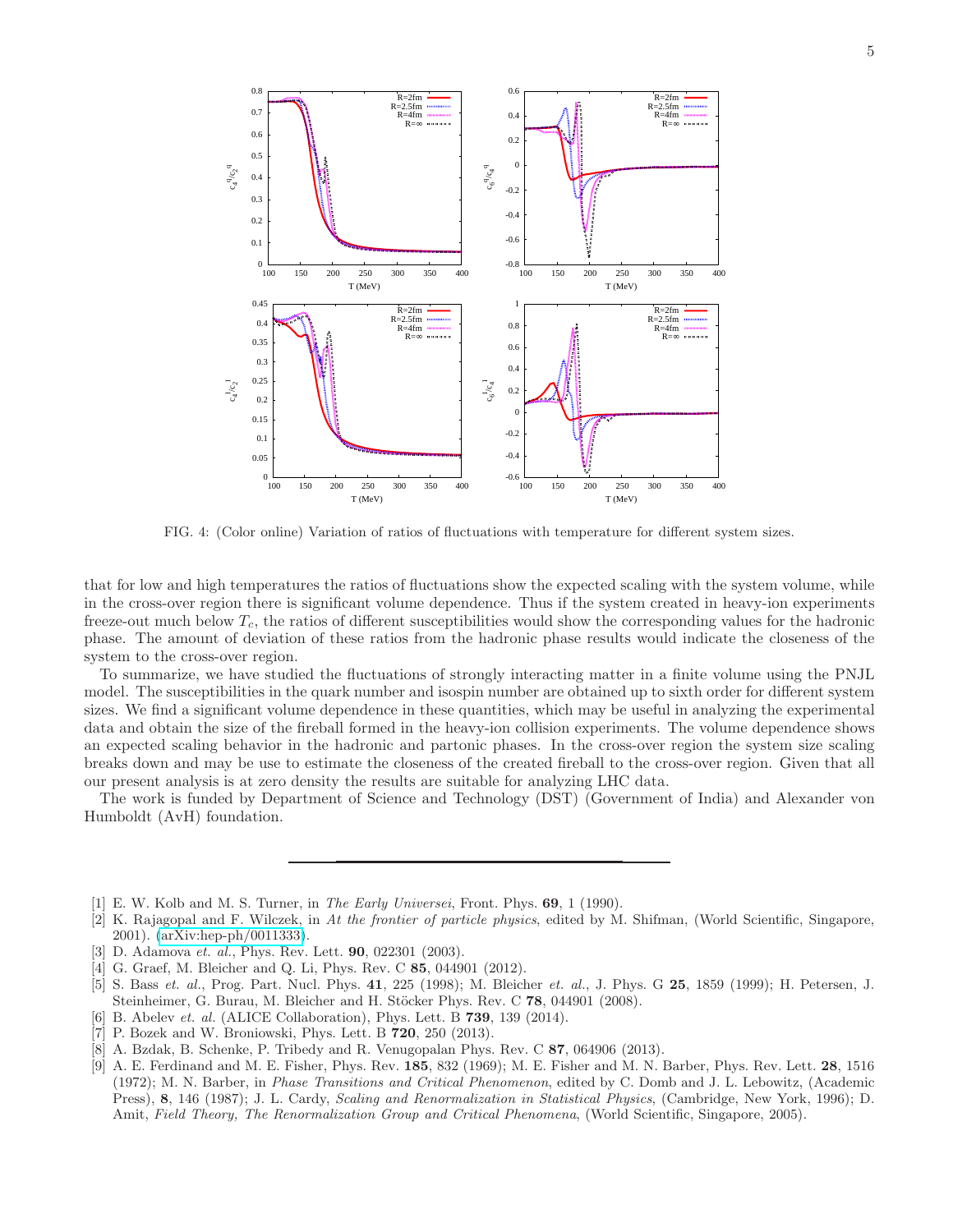- <span id="page-5-0"></span>[10] L. M. Abreu, M. Gomes and A. J. da Silva, Phys. Lett. B 642, 551 (2006).
- <span id="page-5-13"></span>[11] L. F. Palhares, E. S. Fraga and T. Kodama, J. Phys. G 38, 085101 (2011).
- <span id="page-5-1"></span>[12] E. S. Fraga, L. F. Palhares and P. Sorensen, Phys. Rev. C 84, 011903(R) (2011).
- <span id="page-5-2"></span>[13] H.-T. Elze and W. Greiner, Phys. Lett. B 179, 385 (1986).
- <span id="page-5-3"></span>[14] C. Spieles, H. Stoecker and C. Greiner, Phys. Rev. C **57**, 908 (1998).
- <span id="page-5-4"></span>[15] A. Gopie and M. C. Ogilvie, Phys. Rev. D **59**, 034009 (1999).
- <span id="page-5-5"></span>[16] A. Bazavov and B. A. Berg, Phys. Rev. D **76**, 014502 (2007).
- <span id="page-5-6"></span>[17] C. S. Fischer and M. R. Pennington, Phys. Rev. D **73**, 034029 (2006).
- <span id="page-5-7"></span>[18] J. Luecker, C. S. Fischer and R Williams, Phys. Rev. D 81, 094005 (2010).
- <span id="page-5-8"></span>[19] M. Luscher, Commun. Math. Phys. **104**, 177 (1986).
- <span id="page-5-9"></span>[20] J. Gasser and H. Leutwyler, Phys. Lett. B 188, 477 (1987).
- <span id="page-5-10"></span>[21] Y. Nambu and G. Jona-Lasinio, Phys. Rev. 122, 345 (1961); 124, 246 (1961).
- <span id="page-5-11"></span>[22] O. Kiriyama and A. Hosaka, Phys. Rev. D 67, 085010 (2003).
- <span id="page-5-12"></span>[23] G. Shao, L. Chang, Y. Liu and X. Wang, Phys. Rev. D 73, 076003 (2006).
- <span id="page-5-14"></span>[24] J. Braun, B. Klein and P. Piasecki, Eur. Phys. Jr. C 71, 1576 (2011).
- <span id="page-5-15"></span>[25] J. Braun, B. Klein and B.-J. Schefer, Phys. Lett. B **713**, 216 (2012).
- <span id="page-5-16"></span>[26] F. C. Khanna, A. P. C. Malbouisson, J. M. C. Malbouisson and A. E. Santana, Eur. Phys. Lett. 97, 11002 (2012).
- <span id="page-5-17"></span>[27] S. Yasui and A. Hosaka, Phys. Rev. D 74, 054036 (2006).
- <span id="page-5-18"></span>[28] L. M. Abreu, A. P. C. Malbouisson and J. M. C. Malbouisson, Phys. Rev. D 83, 025001 (2011).
- <span id="page-5-19"></span>[29] L. M. Abreu, A. P. C. Malbouisson and J. M. C. Malbouisson, Phys. Rev. D 84, 065036 (2011).
- <span id="page-5-20"></span>[30] D. Ebert, T. G. Khunjua, K. G. Klimenko and V. Ch. Zhukovsky, Int. Jr. Mod. Phys. A 27, 1250162 (2012).
- <span id="page-5-21"></span>[31] A. Bhattacharyya, P. Deb, S. K. Ghosh, R. Ray and S. Sur, Phys. Rev. D 87, 054009 (2013).
- <span id="page-5-22"></span>[32] B. A. Berg and H. Wu, Phys. Rev. D 88, 074507 (2013).
- <span id="page-5-23"></span>[33] M. Cristoforetti, T. Hell, B. Klein and W. Weise, Phys. Rev. D 81, 114017 (2010).
- <span id="page-5-24"></span>[34] R. Tripolt, J. Braun, B. Klein and B. Schaefer, Phys. Rev. D 90, 054012 (2014).
- <span id="page-5-25"></span>[35] S. P. Klevansky, Rev. Mod. Phys. **64**, 649 (1992).
- [36] T. Hatsuda and T. Kunihiro, Phys. Rept. **247**, 221 (1994).
- [37] K. Fukushima, Phys. Lett. B 591, 277 (2004).
- <span id="page-5-31"></span>[38] C. Ratti, M. A. Thaler and W. Weise, Phys. Rev. D **73**, 014019 (2006).
- [39] E. Megías, E. R. Arriola and L. L. Salcedo, Jr. High Energy Phys. 0601, 73 (2006).
- <span id="page-5-38"></span>[40] S. K. Ghosh, T. K. Mukherjee, M. G. Mustafa and R. Ray, Phys. Rev. D 73, 114007 (2006); S. Mukherjee, M. G. Mustafa and R. Ray, Phys. Rev. D 75, 094015 (2007).
- <span id="page-5-39"></span>[41] S. K. Ghosh, T. K. Mukherjee, M. G. Mustafa and R. Ray, Phys. Rev. D 77, 0904024 (2008).
- $[42]$  E. Megías, E. R. Arriola and L. L. Salcedo, Phys. Rev. Lett. **109**, 151601 (2012).
- [43] E. Megías, E. R. Arriola and L. L. Salcedo, Phys. Rev. D 89, 076006 (2014).
- <span id="page-5-27"></span>[44] C. A. Islam, R. Abir, M. G. Mustafa, R. Ray and S. K. Ghosh, J. Phys. G 41, 025001 (2014).
- [45] E. Megías, E. R. Arriola and L. L. Salcedo, Phys. Rev. D 74, 065005 (2006).
- [46] E. Megías, E. R. Arriola and L. L. Salcedo, Phys. Rev. D 74, 114014 (2006).
- <span id="page-5-26"></span>[47] H.-M. Tsai and B. Müller; J. Phys. G 36, 075101 (2009).
- <span id="page-5-28"></span>[48] S. K. Ghosh, S. Raha, R. Ray, K. Saha and S. Upadhaya, [arXiv:1411.2765](http://arxiv.org/abs/1411.2765) [hep-ph].
- [49] X. Xin, S. Qin and Y. Liu, Phys. Rev. D 89, 094012 (2014).
- [50] A. Bhattacharyya, S. K. Ghosh, A. Lahiri, S. Majumder, S. Raha and R. Ray, Phys. Rev. C 89, 064905 (2014).
- [51] M. Dutra, O. Lourenc, A. Delfino, T. Frederico and M. Malheiro, Phys. Rev. D 88, 114013 (2013).
- [52] R. Marty, E. Bratkovskaya, W. Cassing, J. Aichelin and H. Berrehrah, Phys. Rev. C 88, 045204 (2013).
- [53] A. Bhattacharyya, S. Das, S. K. Ghosh, S. Raha, R. Ray, K. Saha and S. Upadhaya, [arXiv:1212.6010](http://arxiv.org/abs/1212.6010) [hep-ph].
- [54] Y. Sakai, T. Sasaki, H. Kouno and M. Yahiro, Phys. Rev. D 82, 096007 (2010).
- [55] J. K. Boomsma and D. Boer, Phys. Rev. D 80, 034019 (2009).
- [56] H. Abuki, M. Ciminale, R. Gatto and M. Ruggieri, Phys. Rev. D 79, 034021 (2009).
- <span id="page-5-29"></span>[57] H. Abuki and K. Fukushima, Phys. Lett. B 676, 57 (2009).
- <span id="page-5-30"></span>[58] S. K. Ghosh, A Lahiri, S. Majumder, M. G. Mustafa, S. Raha and R. Ray, Phys. Rev. D 90, 054030 (2014).
- <span id="page-5-32"></span>[59] D. Ebert, T. Feldmann and H. Reinhardt, Phys. Lett. B 388, 154 (1996).
- <span id="page-5-33"></span>[60] D. Blaschke, G. Burau, M. K. Volkov and V. L. Yudichev, Eur. Phys. J. A 11, 319 (2001); A. Dubinin, D. Blaschke and Y. L. Kalinovsky, Acta Phys. Polon. Supp. 7, 215 (2014).
- <span id="page-5-34"></span>[61] D. Blaschke, A. Dubinin and M. Buballa, [arXiv:1412.1040](http://arxiv.org/abs/1412.1040) [hep-ph]
- <span id="page-5-35"></span>[62] H. Hansen, W. M. Alberico, A. Beraudo, A. Molinari, M. Nardi and C. Ratti, Phys. Rev. D 75, 065004 (2007).
- <span id="page-5-36"></span>[63] P. Costa, M. C. Ruivo, C. A. de Sousa, H. Hansen and W. M. Alberico, Phys. Rev. D 79, 116003 (2009).
- <span id="page-5-37"></span>[64] S. Gottlieb, W. Liu, D. Toussaint, R. L. Renken and R. L. Sugar, Phys. Rev. Lett. 59, 2247 (1987).
- [65] S. Gottlieb et. al., Phys. Rev. D 55, 6852 (1997).
- <span id="page-5-40"></span>[66] C. R. Alton *et. al.*, Phys. Rev. D  $71$ , 054508 (2005).
- [67] R.V. Gavai and S. Gupta, Phys. Rev. D 72, 054006 (2005).
- [68] R.V. Gavai and S. Gupta, Phys. Rev. D **73**, 014004 (2006).
- [69] C. Bernard et. al., Phys. Rev. D 77, 014503 (2008).
- [70] M. Cheng et. al., Phys. Rev. D **79**, 074505 (2009).
- [71] S. Borsányi et. al., Jr. High Energy Phys.  $1201$ ,  $138$  (2012).